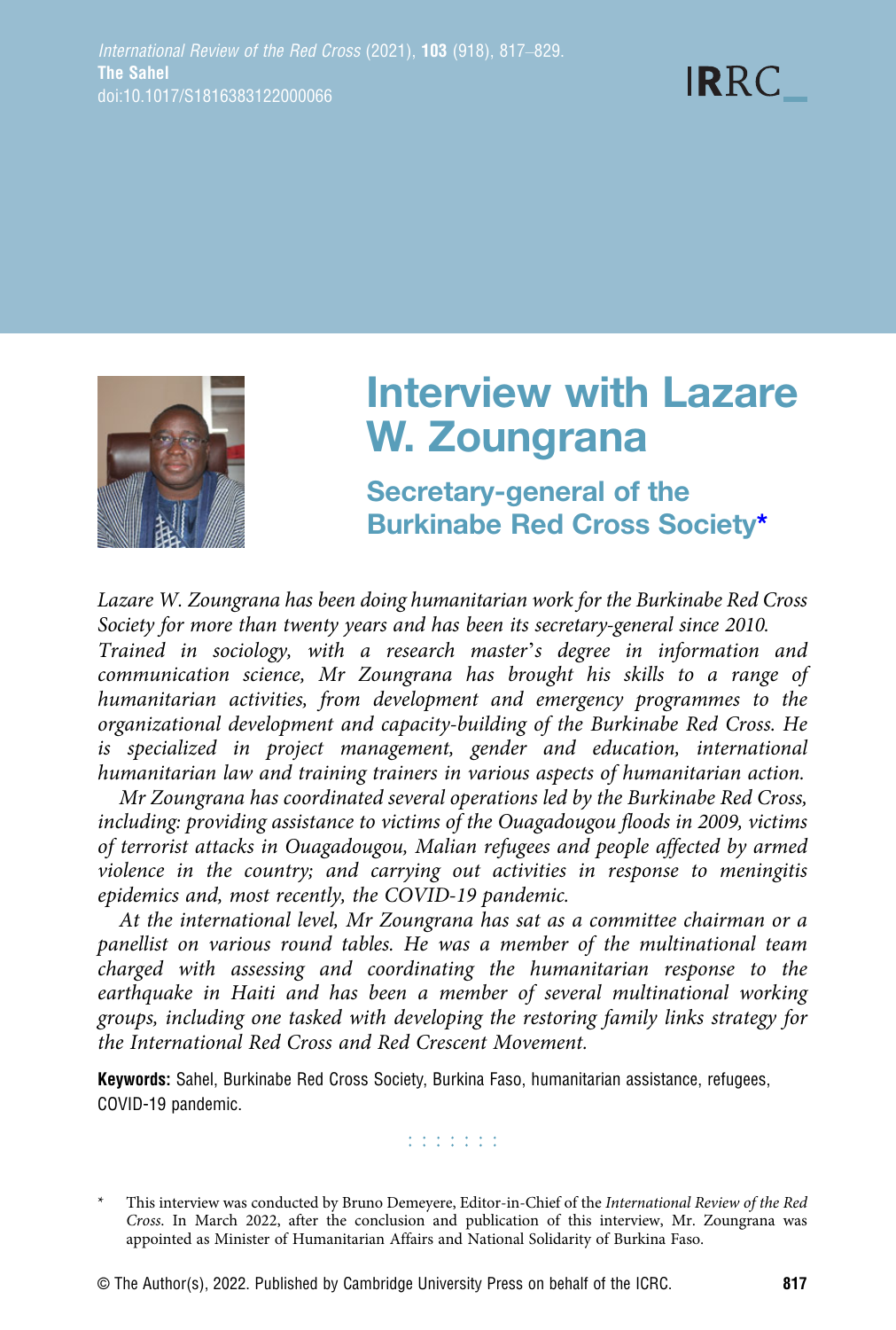#### What are the Burkinabe Red Cross's priorities and objectives?

On 31 July 2021, we celebrated our sixtieth anniversary. It was an emotional opportunity for our members, volunteers and staff to reaffirm their commitment to the Movement's humanitarian values and ideals. The vision, objectives and priorities of our National Society were given a special mention at a round table organized with our partners, where we presented our new strategic plan for 2021–2030.

In terms of priorities, our ambition is to set the standard for others to reach in terms of our capacity to deliver services to victims and the most vulnerable at all times and in all circumstances. It's this vision that led us to set protecting human beings and their environment as the main objective. The priorities that arise from that revolve around safeguarding human dignity despite the lack of security, ensuring access to education and raising awareness among the population of their duty to come to other people's aid by mobilizing the power of humanity to fight against social isolation and marginalization, to improve the living conditions of the most vulnerable in society, to safeguard people's lives and health, to combat the effects of climate change, and to promote humanitarian values and the Fundamental Principles. In short, those are the objectives and priorities that we have set out in our strategic plan for the next ten years.

# On 30 December 2020, the Burkinabe Red Cross was awarded the Medal of Honour for Health and Social Affairs for its "selfless service in the fulfilment of its mission". What does this medal mean for you and your organization?

It's a great honour and a recognition not only for our but also for our partner's humanitarian work – we don't act on our own, after all, but as members of the International Red Cross and Red Crescent Movement. It's the result of the efforts of all the actors mobilized around implementing the Burkinabe Red Cross's action plan to combat the COVID-19 pandemic. This award reaffirms the inclusive approach that the various components of the Movement has been following for at least two years now in Burkina Faso. It also demonstrates the Movement's Fundamental Principle of unity and the geographical reach of one National Society across its country's territory. It is, after all, thanks to our volunteers in their various branches that we've been able to fulfil our auxiliary role to the public authorities during this health crisis. Finally, the award also symbolizes how well our National Society and the government work together.

# The Burkinabe Red Cross has traditionally carried out its activities in times of peace. But Burkina Faso has been a theatre of conflict and violence for the past few years and has seen massive movements of people fleeing in search of safety. How has your National Society adapted to the new context? What have been the difficulties that you have encountered in adapting your work to the new security situation?

Before I answer those two questions in detail, it's important to say that Burkina Faso has gone through other difficult times since its creation, ranging from armed conflicts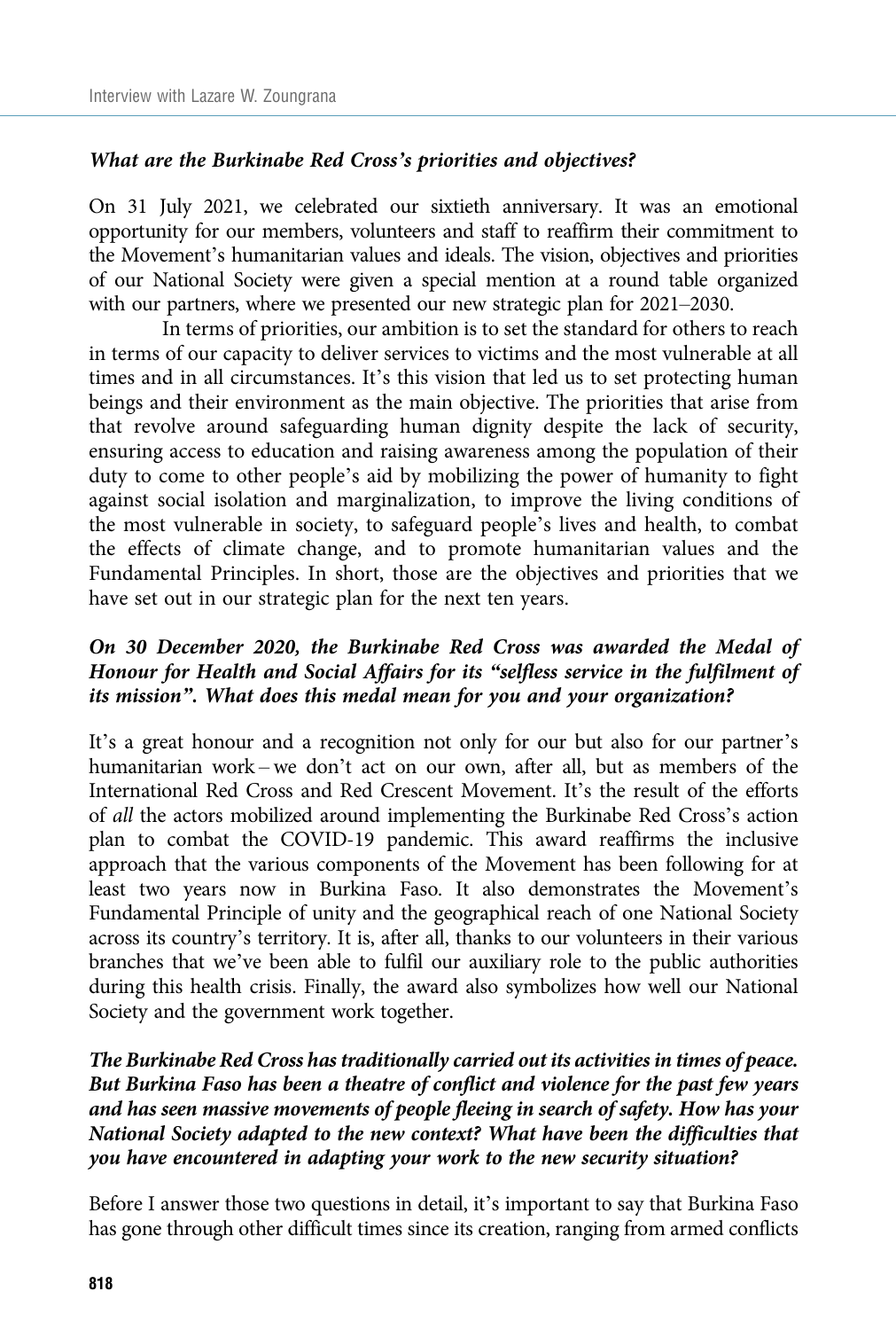via natural disasters to military regimes. Our National Society has toughened up as a result of having to deal with these crises. But in the last six years, the lack of security – with all that that brings in humanitarian terms – has become part of people's lives. Managing to adapt to the new context is not a foregone conclusion, despite the Movement's principles and values. At the start of the crisis, for instance, our staff were victims of security incidents – kidnappings and car-jackings.

Adapting to the context is always based on our operating procedures, which have to be grounded in safe access to victims in two ways. First, we strengthen our presence among the community, which gives us the advantage of ensuring that humanitarian assistance reaches people in unsafe areas. With our solid presence among communities in the country's forty-five administrative provinces and our network of volunteers, we can operate effectively in even the most difficult-toreach places. This is one of the ways in which the Burkinabe Red Cross brings added value and it enables us to be closer to those people who are in need of humanitarian assistance. Second, there's the use of digital tools for assessment and assistance, such as ODK (Open Data Kit), which means that we don't have to expose ourselves to danger by going on risky journeys to the field.

We can say that the organization, structure and the network of volunteers of our National Society constitute this added value in the current context. It enables us to continue providing assistance, despite the difficulties with access because of the violence. But there are still supply issues with aid, when we can't get certain items for places where we're operating. There are armed escorts, but you know yourself that the Red Cross, in line with its principles, can't have an escort. Given this problem, we have increased our communication efforts to provide more information on our humanitarian values and principles, so that we can gain the trust of all actors in the field.

There are other difficulties that I could mention that concern the incomprehension of some of the main actors about protecting beneficiaries' individual data. This is something we take very seriously, in line with the Fundamental Principles. But we are often confronted with people asking, or demanding, transparency in this regard and the centralization of lists to ensure different actors can work together to provide a coordinated response. From the point of view of transparency that sounds good, but it is nevertheless true that we have to protect beneficiaries' data from any use that could cast a shadow over the Movement's Fundamental Principles of neutrality and impartiality.

In any case, adapting has not been too difficult for the Burkinabe Red Cross. Given that we were already present at the heart of communities – our volunteers come from these communities and know what their daily reality is really like – we simply needed to implement our contingency plan to provide assistance.

# How do you see the humanitarian situation in Burkina Faso at the moment? What in your opinion are the main challenges facing people in the country? How could people build up their resilience in the face of these challenges?

Burkina Faso is in the grip of a complex crisis. On top of the usual crises – floods, drought, food shortages – the country is facing a security crisis and a health crisis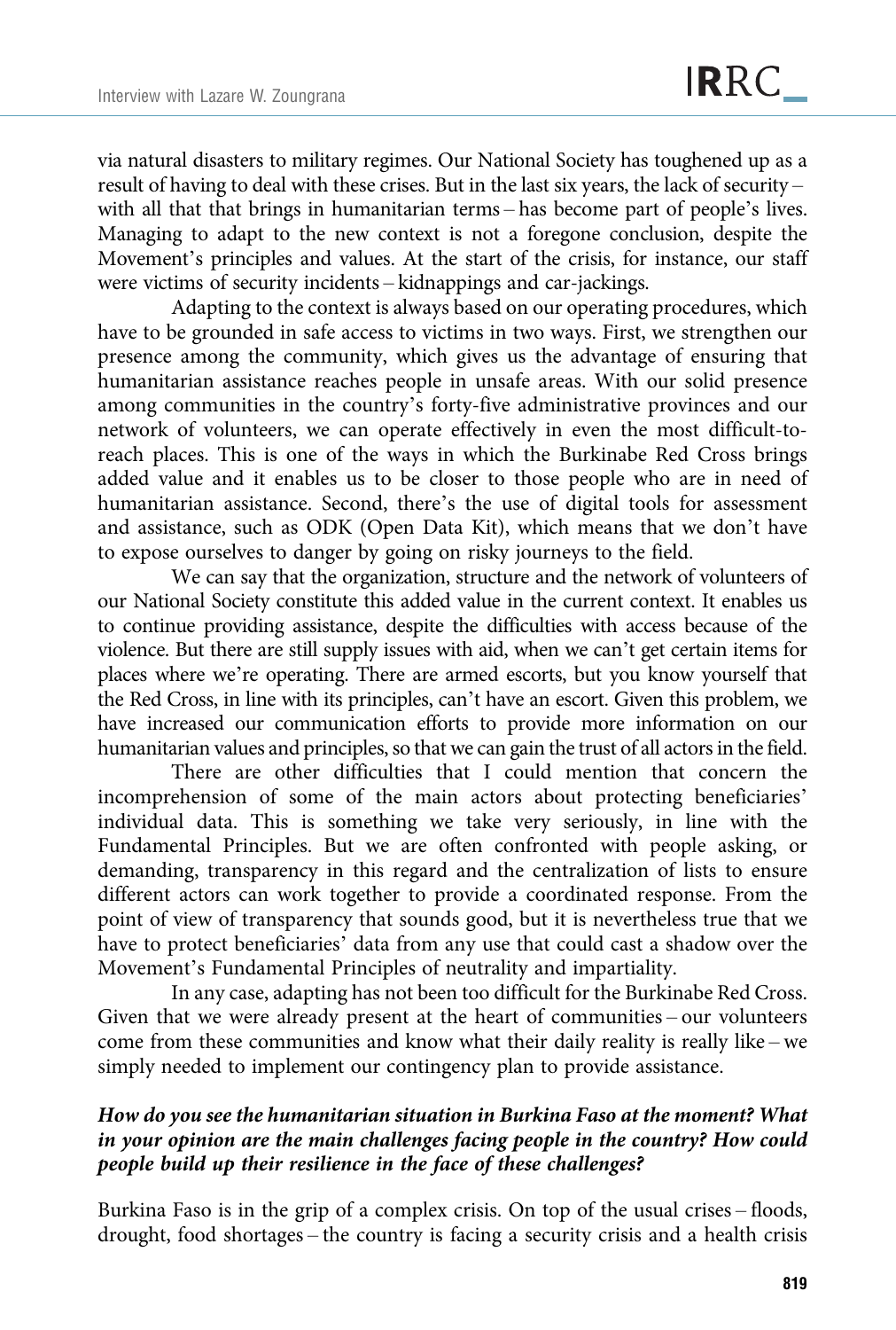on account of the coronavirus pandemic. The latest figures provided by our National Committee for Emergency Relief and Reconstruction show that, as of November 2021, there were more than 1.5 million internally displaced people. Neighbouring countries have started to record the presence of Burkinabe refugees, which hadn't been the case till recently. The lack of security linked to the armed violence is causing other kinds of insecurities, such as economic, health and food insecurity, and making life even more precarious for the poorest sections of the population. We are seeing growing issues for protection and education. That's what people are going through at the moment in Burkina Faso. I have to say that the humanitarian situation does not look bright and we don't know when these things will come to an end. The challenges are about the sustainability – the long term – of humanitarian action. At all levels, there's a loss of impetus. Victims are totally immerged in their pain and stress and humanitarian actors must, despite all they've already done, do more. At this time of food and health challenges, the biggest challenge remains protecting people and ensuring their survival when no one knows what the next day will bring.

In terms of resilience, first what is need is psychosocial support for people that is permanently available, given that the crisis is in fact permanent. There is no time to recover. The pressure and stress are constantly there. Second, we need to bolster our efforts on behalf of young people and women, who are the largest section of the population and the most vulnerable. Most armed groups see youth as fertile soil from which they can pluck fresh recruits. Our young people are unemployed and face a lot of hardships. The population pyramid for Africa has a very wide base because our population is very young overall. But young people and women, who are the most vulnerable members of society, are also the most effective because, if they manage to get assistance adapted to their needs, they are able to move mountains to overcome the challenges facing them and foster resilience among their groups and in the general population.

# What concrete measures or action has the Burkinabe Red Cross carried out to help people to overcome some of the main challenges that you've mentioned? What difficulties and challenges has the Burkinabe Red Cross come up against in this respect, and how have you gone about overcoming them?

With regard to the national humanitarian context, we have become a "universal receiver". The Burkinabe Red Cross and our partners have taken part in several areas of humanitarian action. For example, we are working in education and awareness-raising to change mentalities. It's a common problem that humanitarian work is not understood or taken onboard by the communities affected. This means that, over time, what we may take for granted can be called back into question by communities and the other actors who have not managed to take charge of the assistance we provide. That's why it's so important to work on behaviour change. Whether it's to do with development or emergency situations, we try to accompany every operation we carry out with awarenessraising, education for the communities with which we work to change behaviour,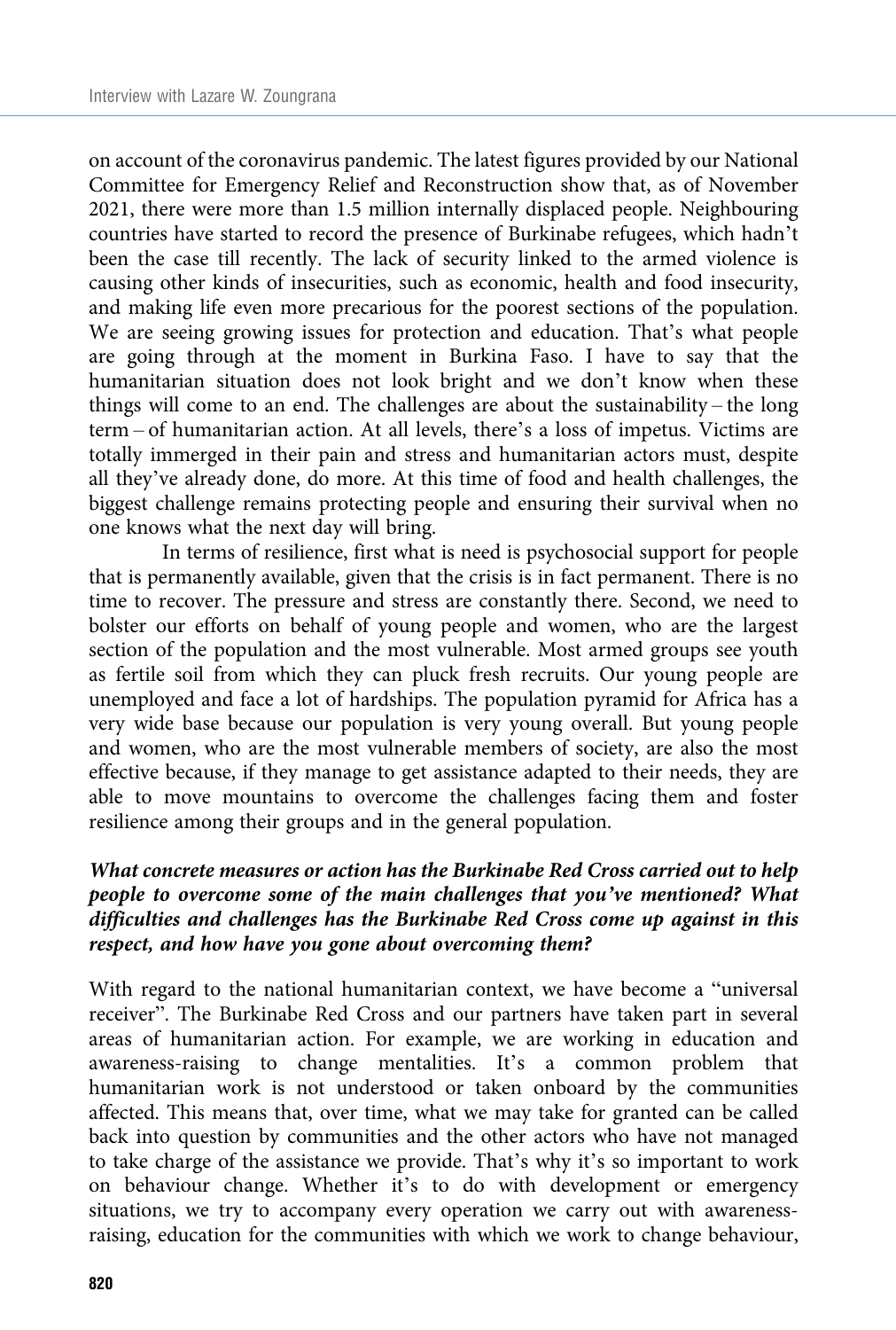so as to lock in our gains for the long term, to get them to truly get involved in implementing the activities.

In the area of development, the Burkinabe Red Cross is carrying out actions centred on model committees that are focused on bottom-up solutions. This is humanitarian assistance that is close to those it serves, accompanied often by small gestures that make a big difference in improving living conditions for the most vulnerable people. For example, we support small groups of women who gather and process shea nuts. Some of these groups now fund themselves, thanks to the processing and sale of their local produce.

In emergency situations, our work goes beyond handing out bread and water, providing medical care and shelter – we get the communities involved in finding solutions to their problems. We also take into account what affected people think about their situation by giving them ways to express their views. We need to change the way we work together; no longer can we be satisfied with carrying out surveys only for their immediate needs – we have to encourage people to express their views on how we should manage and overcome the crisis.

So, in sum, that's what we do for affected people and the difficulties we face and are working to overcome. Because it's when times are hard that the meaning of the Movement's mission is deepest. It's during the most dangerous assignments that we can show how important the Movement's vision and philosophy truly are. When no one is by the side of people who are suffering, the Red Cross must bring them comfort and assistance that will enable them to stand on their own two feet. Simply put, we give them the support they need to uphold their own dignity.

# In the Sahel, the COVID-19 pandemic has had an impact on the health and socioeconomic situation of people who were already struggling because of the lack of security. How has the health crisis exacerbated the vulnerability of people living there?

The impact was worse the further you went down the social scale. People who were already only just getting by were hit hard by the protective measures. Taxi drivers in Burkina, night workers, hosts for social events, to name just a few, couldn't do their jobs because of the curfews and lockdowns. As the situation disrupted their jobs, they fell further down the social scale. And behind those people were others who relied on their wages to get by. As you know, in Burkina a person's wages doesn't provide for only the nuclear family but for the wider family too, in the African sense, and for their loved ones.

In addition to the loss of earnings, the cost of living went up. People were already organizing demonstrations to try to get the government to bring down rises in staple goods, but the pandemic and, at one point closed borders, meant that a lot of goods could no longer be sent to the field. And this was in a country where we consume a lot more produce that comes from abroad than from within the country.

So, we can see that vulnerable people have been made even more so. And what's to become of displaced people, who have lost everything and find themselves in need of assistance?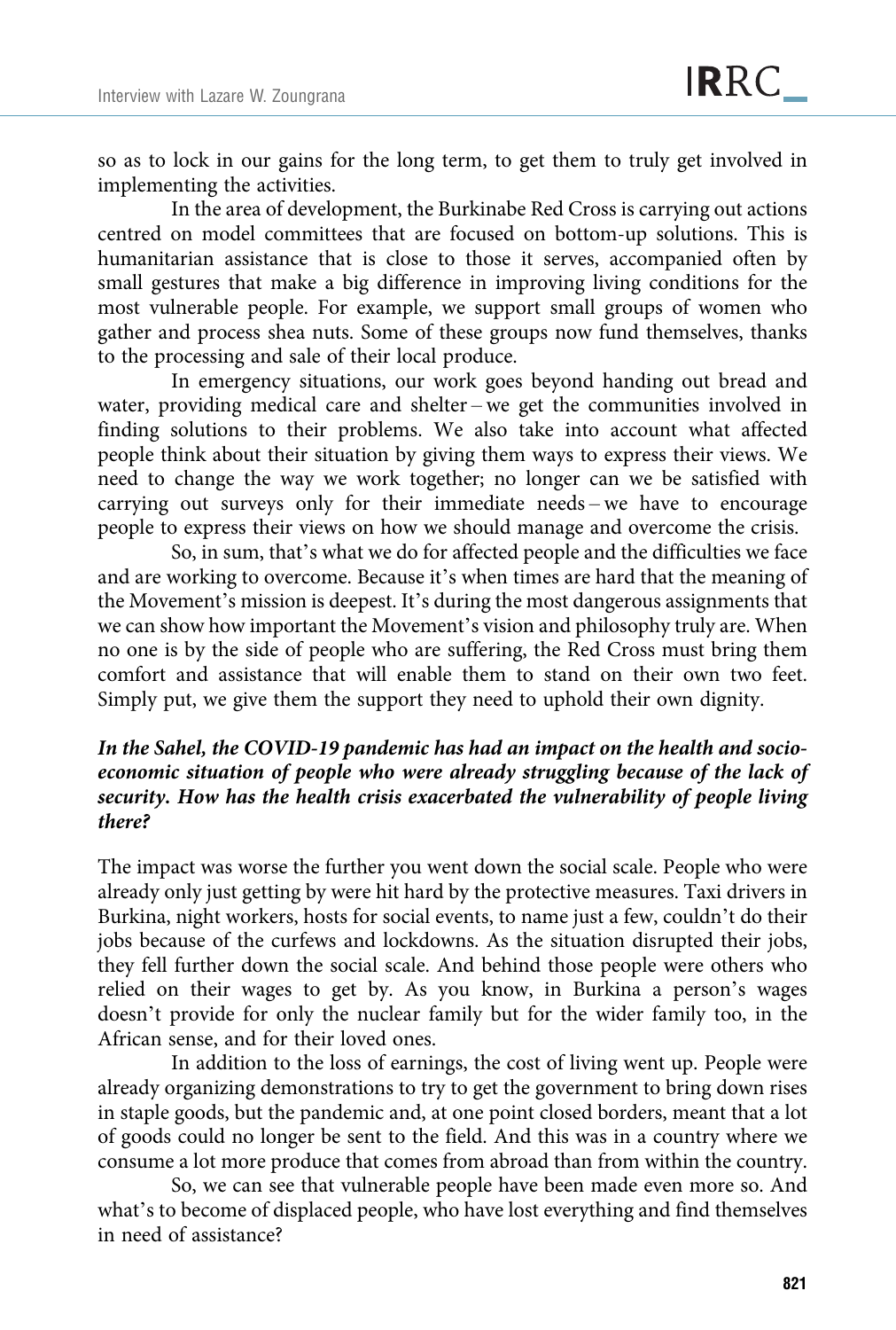As of 20 June 2021, Burkina Faso had recorded 13,469 confirmed cases of COVID-19 and 167 deaths.<sup>1</sup> What role has the Burkinabe Red Cross played in the country's fight against the virus? What impact has the efforts to limit the spread of the disease had on the security and humanitarian situation in Burkina Faso?

First, before I go into more detail, I must underline that our National Society again took on the auxiliary role to the authorities to help manage this crisis. From the start, the health ministry called on us and brought us into all the meetings to set up a significant COVID-19 response plan. We were involved in monitoring, preventing the spread of and testing for the virus in the communities. The Burkinabe Red Cross is an organization that is based in the communities. It went without saying that this was the added value that we brought to our government in this crisis. More specifically, we helped strengthen capacity in the health ministry, in particular in their decentralized technical services. We worked on the response plan so that as an organization, we could be in a position to pass on information to these services.

As part of the COVID-19 response, we carried out a range of activities, with the support of our partners both inside and outside the Movement, such as the European Union. For example, we organized sessions on how to prevent the spread of the disease. In Burkina Faso, you have to work with those who are actually there with the people, since travelling to certain areas is difficult. But the Red Cross, given its roots in the communities, was able to call up its volunteers in the forty-five provinces, that is across the whole country, in coordination with the health ministry to ensure that the risks related to the disease were successfully communicated and to get people to take the protective measures seriously to reduce the spread.

We were also fairly involved in disinfecting the homes of suspected and confirmed cases of COVID-19, and in managing call centres. There, we played a very important role because, in the beginning, people didn't have enough information about the pandemic and how they could access treatment. So, our volunteers were mobilized very quickly to staff the centre for coordinating operations, which we call the CORUS. It was our volunteers who answered the calls of people who suspected they had caught the disease and told them where to go and how to go treated quickly. They were also involved in contact tracing.

We were also involved from the beginning in using our expertise in dead body management. There was a lot of fear around that issue. As the Red Cross already had people who had experience in training and people who had experience of dealing with people who had died of Ebola, it was obvious that the ministry would see what we could do in this situation. So, we managed the very first case of someone dying from COVID-19, in collaboration with the health ministry.

<sup>1</sup> Africa Centres for Disease Control and Prevention, Coronavirus Disease 2019 (COVID-19): Latest Updates on the COVID-19 Crisis from Africa CDC, available at: <https://africacdc.org/covid-19> (all internet references were accessed in February 2022).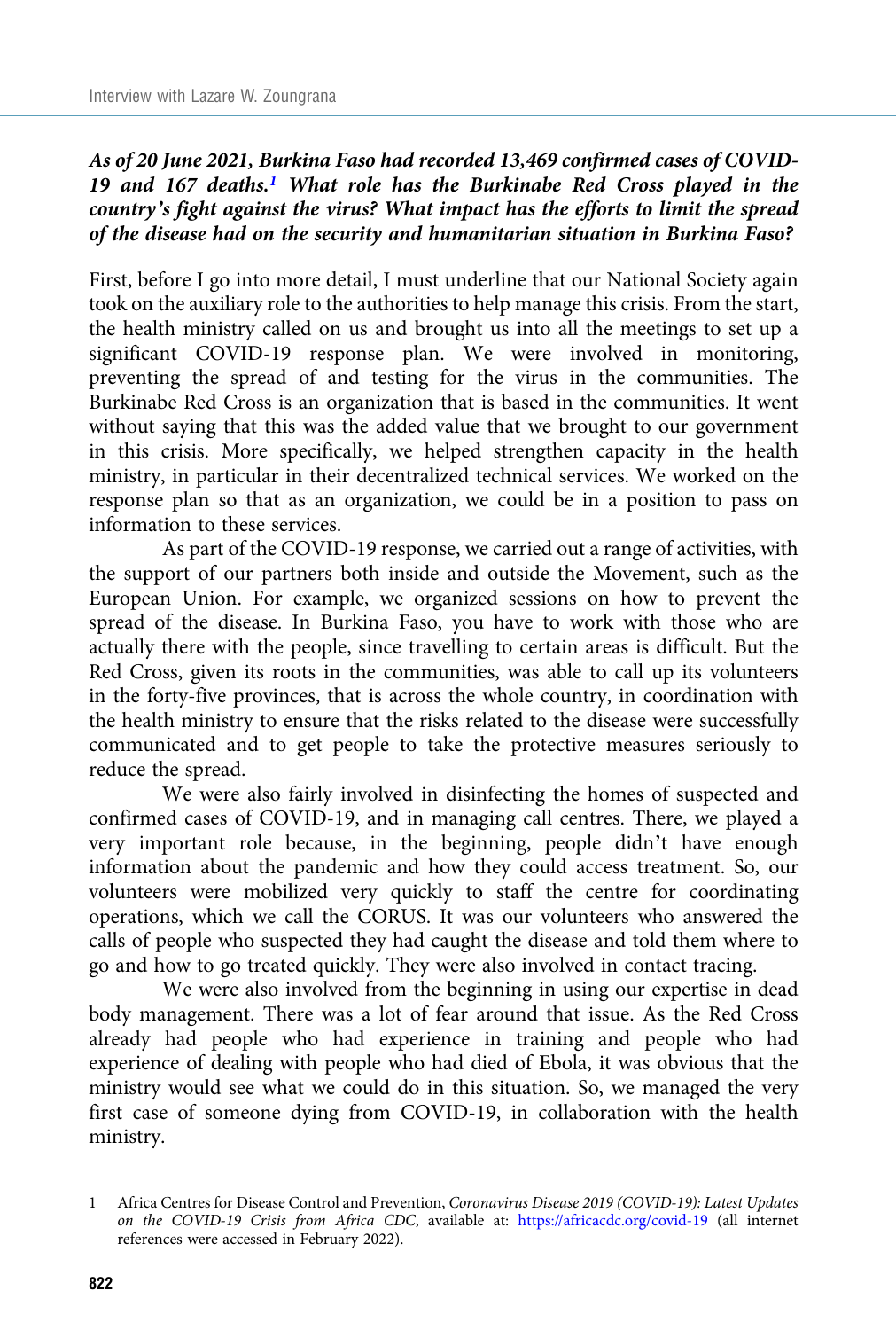On top of that, we gave psychosocial support to many people who were stressed out by the situation and didn't know who to turn to. We contributed towards the national communication set-up for managing misinformation. We already had the know-how and a department that was up and running, which we used to respond to misinformation, adapting our messages to raise awareness of the disease. There were even some people who were saying that the disease didn't exist. So, we needed a system of communication to respond to such rumours, which we ran with the health ministry. We aimed to make everyone aware of the disease and how everyone could help limit its spread.

Nevertheless, everything didn't go perfectly smoothly. The lack of security considerably reduced the ability of humanitarian actors to travel around the country. Also, from the start, some towns were put in quarantine, which prevented Red Cross monitoring teams from going there. You needed to have the authorization before you could go into certain towns. Our volunteers at the community level had difficulty in accessing certain areas to raise awareness. For instance, in a province affected by insecurity, volunteers could go to the capital but there would be certain areas that were completely inaccessible but with people living there. We also faced the problem of how to pass on information to our volunteers on the ground without being able to travel there. At times it all came down to telephone calls, where we explained to them what key messages we wanted them to pass on.

Elsewhere, in places where displaced people lived, they were too close together, which wasn't in line with the protective measures. They are people who are already living in stressful conditions on account of their status as displaced people and who can't easily meet their basic needs. So in such places, it's hard to just calmly carry on with your job.

Getting access to water in the Sahel is a colossal challenge at the moment, in particular in large parts of Burkina Faso. What are the most important effects in humanitarian terms on the limited access to water and sanitation and on how that is stoking tensions and conflict in the country? In your opinion, what could be done to reduce these effects and hence to help limit the impact of waterborne diseases?

As you know, water is a rare resource in the Sahel and hence in Burkina, which is why there has been a lot of work in this regard. But access to water remains a major concern. And this concern is one of the priorities set out in the Burkinabe Red Cross's strategic plans. In the part of the Sahel that is in Burkina, the lack of rainfall means that water tables are not being replenished. Every year, it's the same. There are water-supply points but they don't provide enough water and the maintenance teams can't get to certain areas because of the security situation. Maintenance is no longer being carried out. Some areas have been deserted by the local population, so much so that the few boreholes that were there no longer function.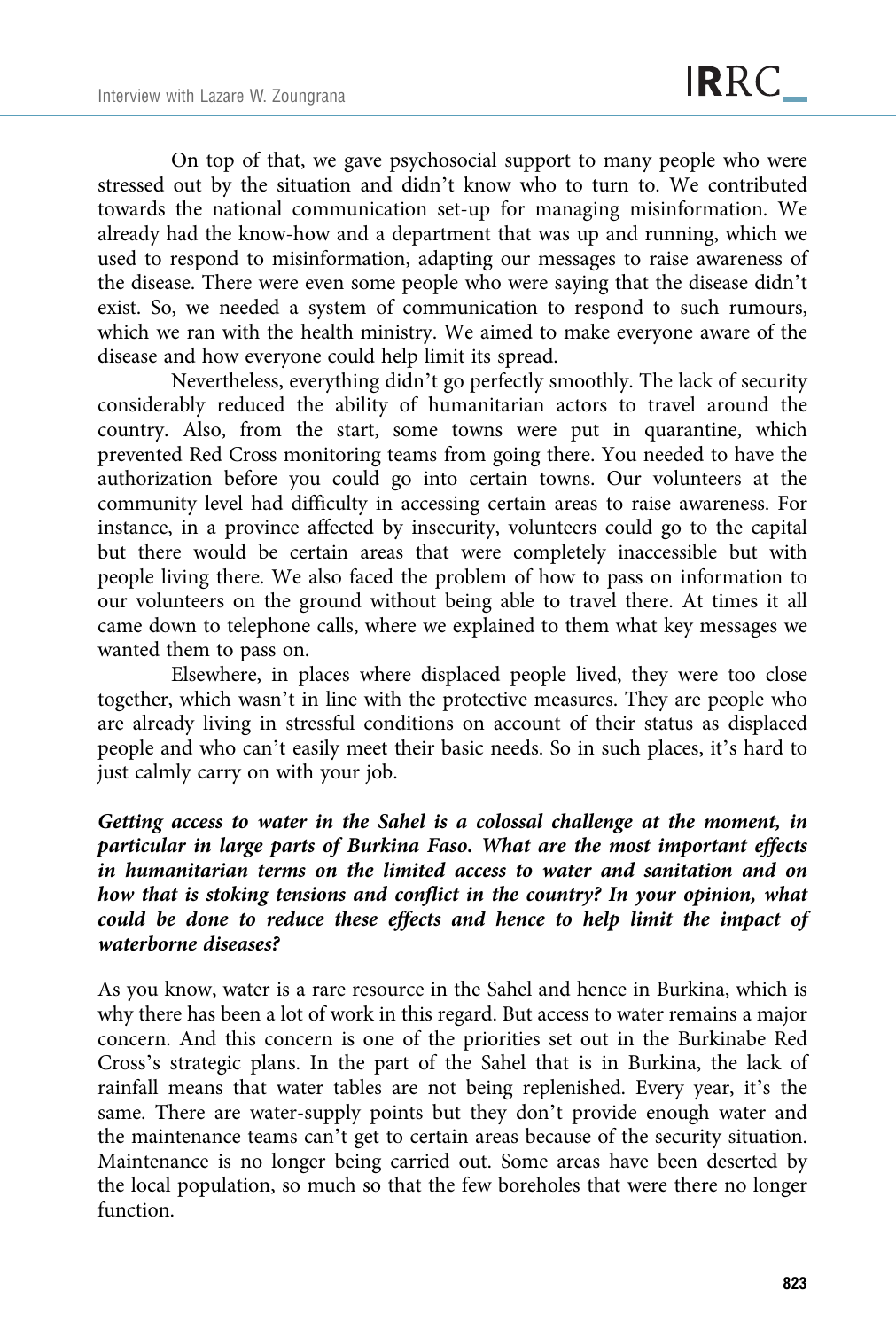Women and girls who go to fetch water – it's usually women who do this in rural areas and in towns – now have to walk for long distances to get it, which eats into the time they would give to their families. Women are also caught up in the violence in these areas. On several occasions, the Burkinabe media have spoken about women who have been killed by landmines while looking for firewood or fetching water for their families.2

I was speaking about displacement, which is caused by the violence, but that has also made water even more scarce in the areas hosting displaced people. More people and animals mean that pressure has built up around the rare water-supply points that there are. Burkina is for the most part a country of arable farmers and livestock breeders. So when people move from A to B because of the violence, their livestock may be moved to places that are already suffering from a lack of water. It's a major humanitarian concern. This has exacerbated the tensions that already existed between farmers and breeders. Nowadays people are squabbling over the few water-supply points there, while needing water for their animals too.

Furthermore, when surface water is available, in winter for instance, it's not drinking water. When people come together in large groups, it's not always hygienic. Waterborne and diarrhoeal diseases can spread. There are efforts that are often made by the users themselves. I mean the populations themselves, who make the effort to ration and reduce their water usage. But other solutions are needed in Burkina.

We aren't water specialists, but as humanitarian actors, we try to see how the situation can be improved – by our experience, by our proximity to the local population. We often hear suggestions from local people about how to improve their living conditions; for example, by increasing access to water by drilling more boreholes in safe areas or setting up more places to host displaced people. But at the moment, because of the lack of security, the government's policy is to avoid multiplying the number of host sites, above all on the outskirts of large urban areas. In reality though, people who have fled their homes settle in the first place they come to where they feel safe. But these places are often pretty vulnerable from the point of view of water scarcity.

The idea is to spread displaced people out across several host sites to reduce the pressure on the few water-supply points, and so to reduce as much as possible these people's exposure to waterborne and other diseases linked to a build-up of humans living too closely together. Spreading displaced people out geographically to reduce the pressure on the rural areas that are accessible and that host displaced people who have fled their homes because of violence is one possible solution. In any case, the best solution remains a return to peace and with that people's ability to live normal lives again where they come from. These people had their own way of life and had improved their living conditions. Unfortunately, by fleeing, they find themselves in difficult situations and with the status of internally displaced people. This is why the ultimate solution has to be a

<sup>2</sup> International Committee of the Red Cross (ICRC), "Burkina Faso: When Water Scarcity Meets Conflict", 16 June 2021, available at [https://www.icrc.org/en/document/burkina-faso-water-scarcity-conflict.](https://www.icrc.org/en/document/burkina-faso-water-scarcity-conflict)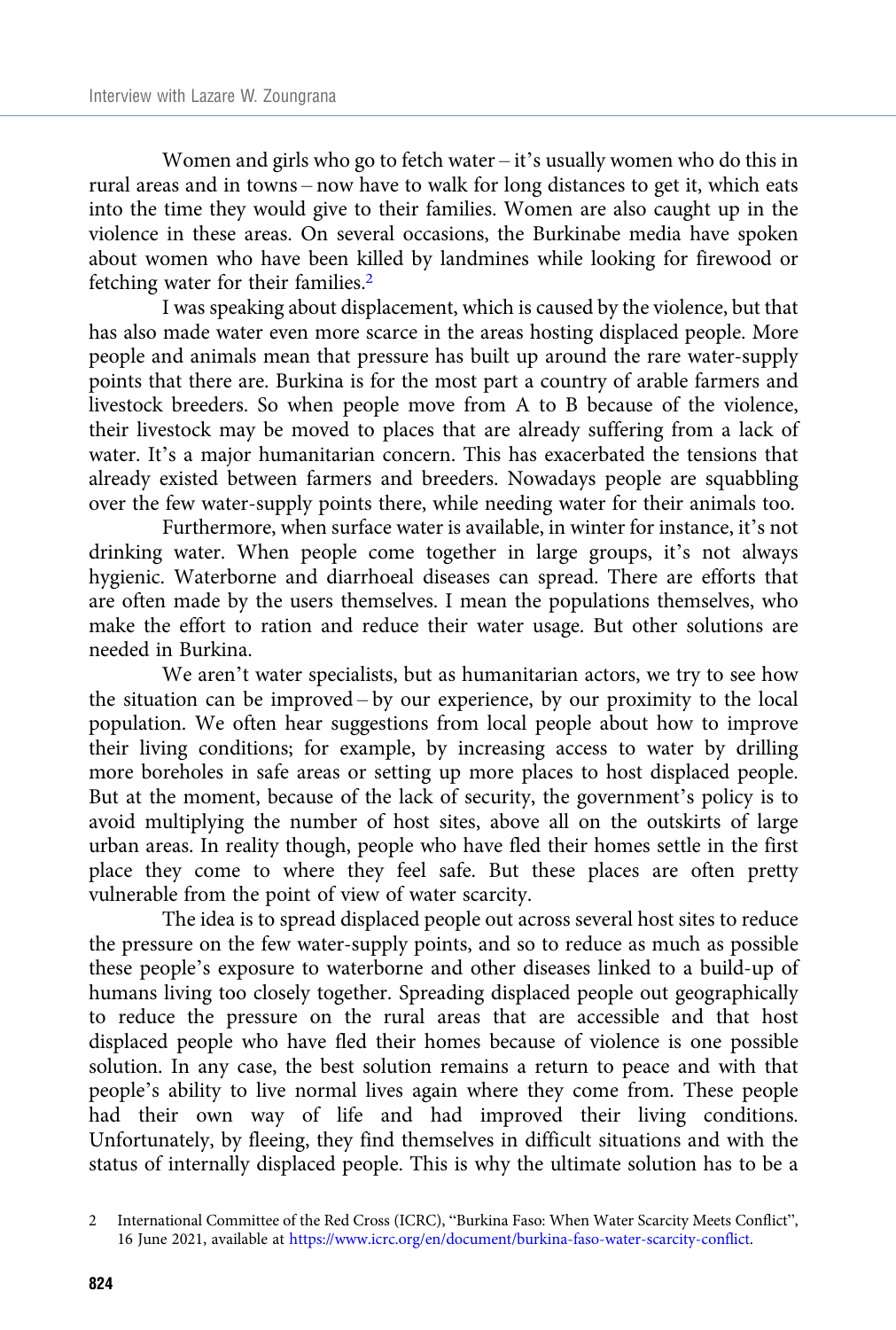return to peace and to accompany these people back to where they came from so that they can continue to develop favourable and necessary living conditions for themselves.

How can raising awareness of humanitarian values and principles help prevent and reduce the suffering of people affected by the ongoing armed conflicts in the Sahel, including in Burkina Faso? In your opinion, how can we build up knowledge and respect for these values and principles, in particular in Burkina Faso?

Before becoming secretary-general, I was in charge of promoting humanitarian values and principles within the Burkinabe Red Cross. The Fundamental Principles were chosen to facilitate the Movement's humanitarian action at all times and in all circumstances. Each of the Fundamental Principles, irrespective of the wording, encapsulates a certain number of values that, if they are understood and applied, will boost the efficiency and effectiveness of humanitarian assistance and action. When we look at the Fundamental Principles, beyond the commitment we make, we need to see what sort of behaviour they encourage in actors within the Movement and in the actors outside the Movement with whom we work. Above all, it enables us to have beneficiaries' trust in what we do and also the other actors who have to be able to facilitate our activities in the field.

Take the example of humanity, which stands for friendship among different peoples. It's no more than prevention. If friendship becomes a habit for individuals and peoples, the world of peace that is so often called for in speeches will become a reality. Also, showing solidarity towards your neighbour, towards someone like you who is facing hardship – because someone else has created that situation of instability, insecurity or difficulty – leads you to stop thinking of another human being as your enemy. You are faced with a situation of vulnerability created by one human being and another human being brings you a solution. In some way, that puts your position into perspective, in the sense that you were in a position of wanting vengeance against human beings in general. Then you realize that there are people who can create terrible situations, but there are other people who can bring solutions to the situations that you find yourself in. It was in that respect that, with the International Committee of the Red Cross (ICRC), we produced a music album in 2002 called L'Homme est un remède pour l'Homme<sup>3</sup> (Man is a remedy to man) rather than l'Homme est un loup pour l'Homme (Man is a wolf to man).

Humanitarian values and principles, while protecting people by inviting others to uphold humanitarian norms, enables us to have easier access to victims and to deliver aid. Assistance activities are based on a solid understanding and application of these Fundamental Principles. Imagine for a moment that these

<sup>3</sup> ICRC, "Abidjan - projet musical: L'homme, un remède pour l'homme (in French)", 26 August 2002, available at: [https://www.icrc.org/fr/doc/resources/documents/misc/cote-d-ivoire-pm-2002-130404.htm.](https://www.icrc.org/fr/doc/resources/documents/misc/cote-d-ivoire-pm-2002-130404.htm)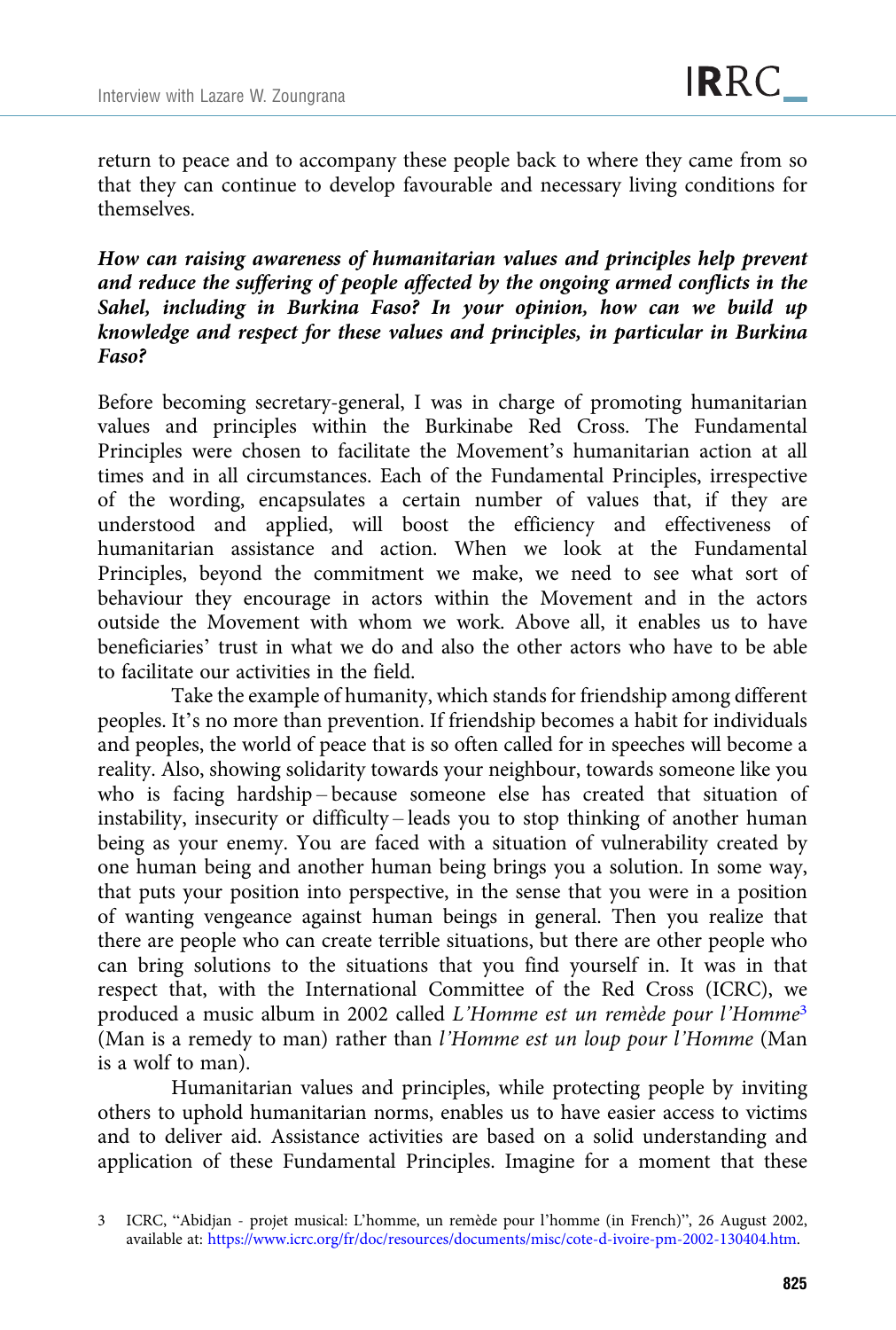people received no assistance – what would such a world be like? What would become of it? Spreading awareness of these principles is in a way laying out a red carpet, no matter the location, that enables us to relieve human suffering and people to have confidence in themselves, to have confidence in life again and to continue to fight for a better world. In a word, the Fundamental Principles are there so that we have a more human and flourishing world.

#### What are relations like between the Burkinabe Red Cross and the ICRC? In light of the humanitarian situation in Burkina Faso, what are the main issues at stake in terms of communication and collaboration between the ICRC and your National Society?

The ICRC and the Burkinabe Red Cross have worked together as partners without a break since 1986. So it's a long-lasting relationship of friendship and collaboration that covers the areas of: communication; promoting humanitarian values and principles; restoring family links; access to water, hygiene and sanitation; community health; humanitarian diplomacy; and capacity-building in our National Society, i.e. institutional support. This partnership has been built up slowly, brick by brick, to enable us to say today that we have a high-quality partnership with the ICRC that is only growing stronger every year.

Nowadays, we plan joint activities and have an inclusive mindset, thinking in terms of how we can complement each other effectively. Given the context and the humanitarian duty that the ICRC and the Burkinabe Red Cross have towards people in need, the communication between our two organizations tends to concern internal coordination and coordination with other actors. Coming from the same family, everyone should do everything they can to make sure they are not just talking to themselves and hindering the work of other Movement components. This is why it's important to have the framework agreements on cooperation between Movement components in Burkina and for us to have weekly discussions on issues of common interest with the ICRC's delegation here.

We also communicate through how we act; that's a way of practising what we've been working on for a while. We mustn't speak publicly in a way that would contradict what we do in practice. We make what we say something practical and that helps us to organize joint sessions with the authorities and other actors to speak with one voice as a Movement. That's often had quite positive repercussions in our work with the ICRC. We have the same mission, we're in the same country, we're experiencing the same harsh realities, we have a common objective, which is to make sure that the mission of the Red Cross in Burkina Faso is achieved and for us to be benchmark organizations in the sectors in which we are experts. At this level, we manage to get our messages across to the public quite clearly in general, including in the interior of the country, which really helps our work in the field and our image in general. If one link in the Movement chain – which constitutes a system – isn't working well, the whole system takes a hit. So, we make sure that through our communications, all the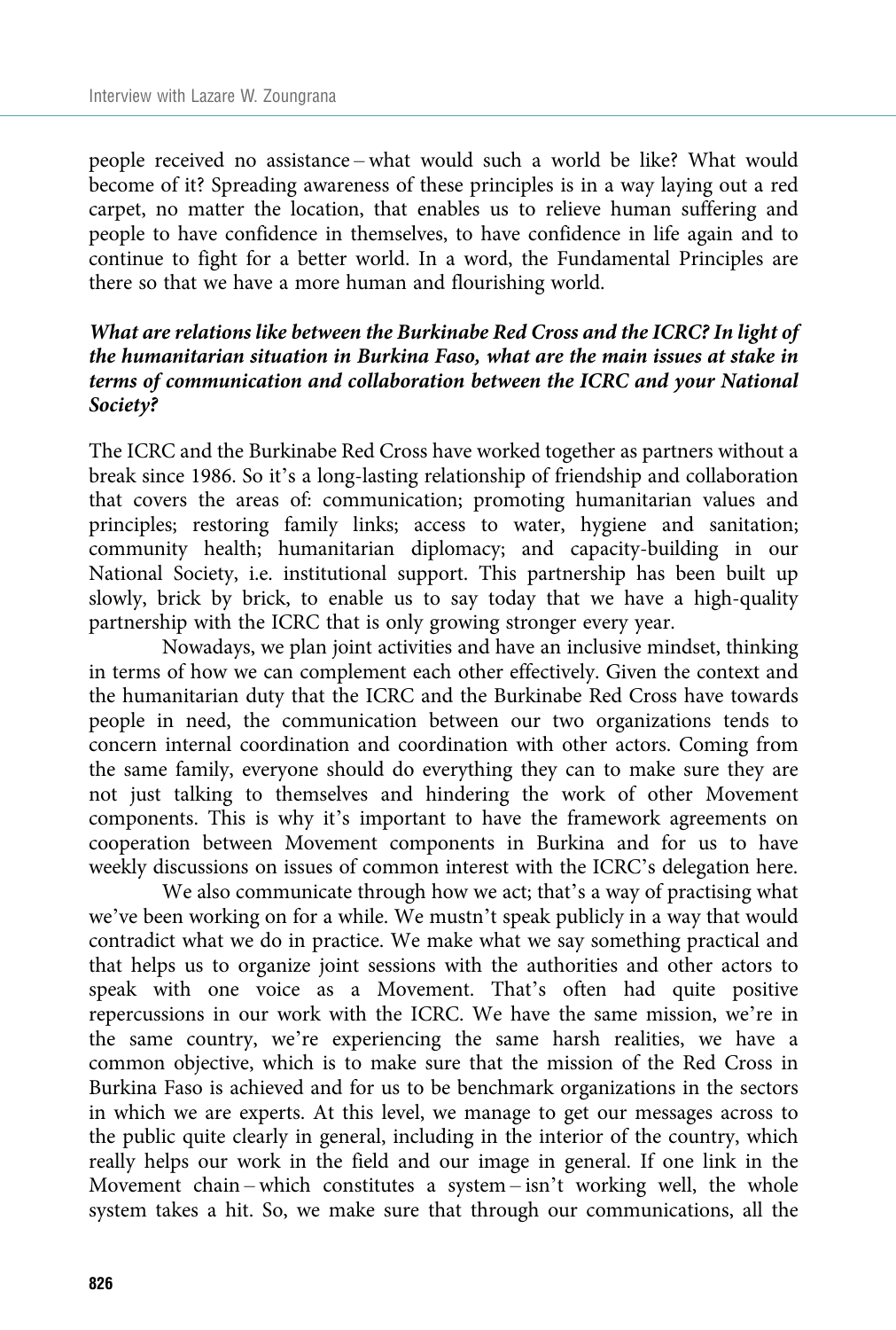links in the chain fit together so that the system is in good health and our humanitarian action is effective nationwide.

#### We often talk about how the Burkinabe Red Cross is grounded in the community. What does that mean exactly and what effect does that have in operational terms?

Being part of the community means getting our mission, principles and values adopted by the communities and building a network of volunteers that come from and are supported by these communities. This network is made up of people who have experienced the same hardships, who share the same culture, the same reality, and who go through the same ups and downs.

We use that same mindset to get communities involved in carrying out our various activities – because it's not enough to say that you are at the heart of the community while carrying out activities on the side that don't involve them. We work so that it is the communities themselves who support the Red Cross's activities. That means setting up National Society branches within these communities. You can't be present at the level of the community without being linked to a system, and in this case, that system is the nationwide structure of the Burkinabe Red Cross, right down to the level of the community. So, there are sector committees, communal committees, which are operational, that enable all members of a community involved to express themselves through highly experienced institutional and organizational support.

We try to create humanitarian reflexes in people's minds, and that also helps large-scale humanitarian operations during emergency situations. We say "Slow but steady wins the race" and "If you can do something complicated, you can do something simple". So the more that we do the simple things, the more we'll be able to do the complicated things too. That's why, setting aside crisis situations, our volunteers live real lives. They need to develop community activities that help build up people's resilience, so that when a crisis strikes, we can carry out operations in the most effective way possible.

The Red Cross has also set up a freephone number for complaints. The platform is open to the communities (beneficiaries and hosts) and any witnesses if they have a complaint about our work. The idea is that we can receive and treat complaints and suggestions so as to improve how communities are involved and the quality of the assistance they receive. The line is open 24 hours a day.

The humanitarian environment has changed a lot in Burkina Faso over the last two or three years as the situation has worsened. What are the main issues at stake in terms of coordination between the other humanitarian actors? Has their presence influenced, in one way or another, positively or negatively, relations between the authorities and your National Society (and your role as auxiliary to the authorities)?

We have a very good relationship with other humanitarian actors and above all with our government. There's even a line ministry that is responsible for humanitarian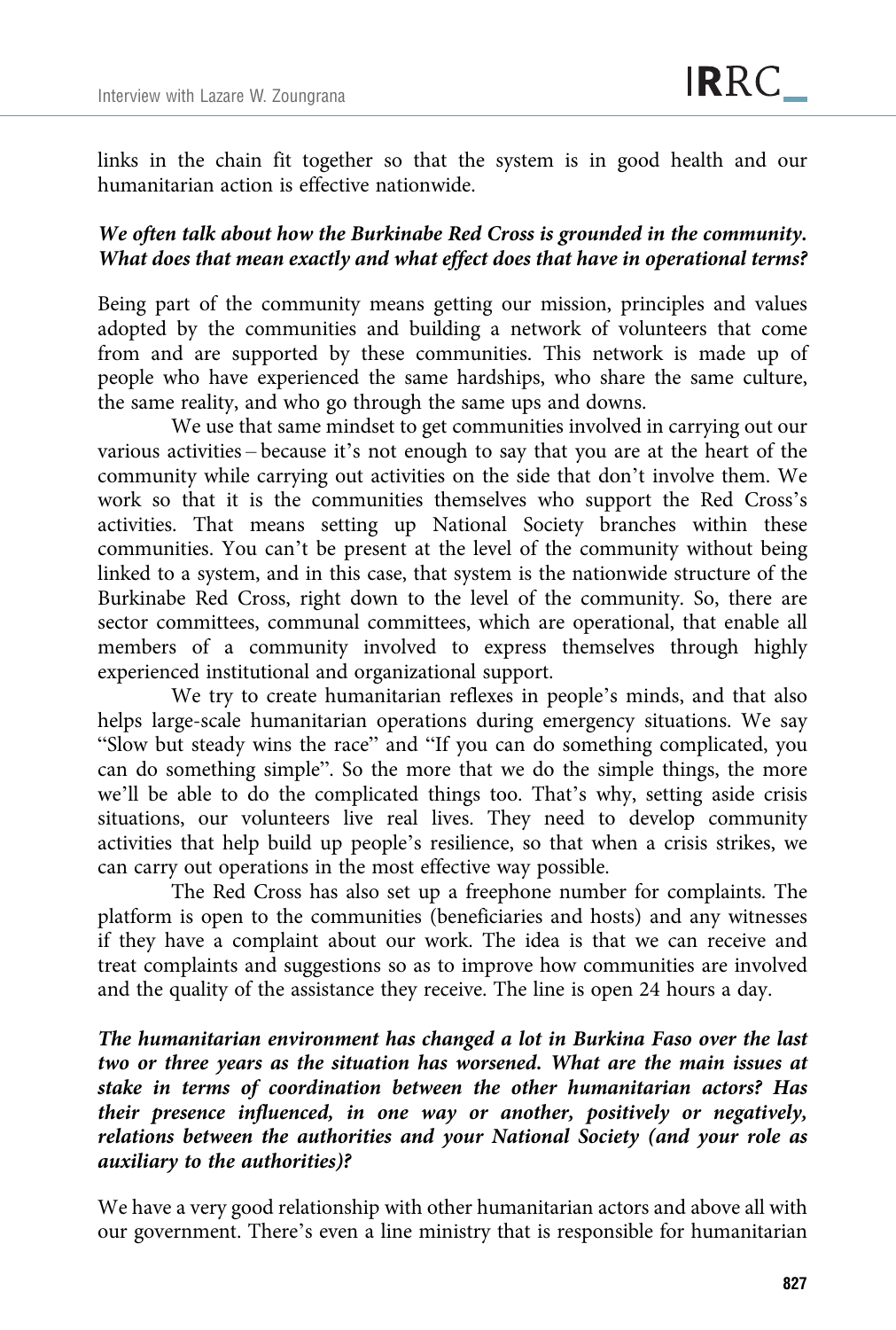action in Burkina. I'm not telling you anything new when I say that a National Red Cross or Red Crescent Society is created in a country to support the state in the area of humanitarian work. We have projects that we run in collaboration with other humanitarian actors and that shows that we work well together. And we're delighted that other actors are doing the same things as us, because the aim is to come to the aid of the most vulnerable people in the country. With the authorities and the line ministry, we're looking at how we could have contracts with set objectives that would not only make a few things easier for how our government supports us but would also enable us to be able to work closely with professional humanitarian agencies. It's one of the projects that we're really interested in pursuing and we aim to make it operational with our government.

With regard to influences, all human relationships have their influences, whether it's because we don't share the same operational strategies or we aren't at the same level of preparation to act. At times, that can create certain obstacles, but we always manage to overcome them. Because at the same time as we are trying to collaborate, each organization keeps its principles and plan of action. The crucial thing is to make sure that the principle of complementarity can be the order of the day.

We enjoy the support of our government, above all a yearly subsidy which enables us to show how much store the government sets by its commitments. The government is a party to the Geneva Conventions, helped to set up the National Society and gives us not only financial support but also a lot of exemptions. This allows us to buy more relief supplies at affordable prices and to increase the number of beneficiaries who receive assistance in the field.

#### How do you see the humanitarian situation in Burkina Faso in five years' time?

I'll be brief here because the facts speak for themselves. Our expectations of what the humanitarian situation will be like have already been set out in our ten-year strategic plan (2021–2030). The situation will not be better, given current events and their immediate effects, in the medium or long term. The future does not for the moment look bright. In addition, there are unforeseeable situations – such as the health crisis we're going through now – that can arise at any moment and rip up even the most talented planners' forecasts. In the next five years, I don't think we can exclude the chance of other unforeseen situations arising. At the moment we're talking of new variants, etc., and every time there's this type of situation, it only exacerbates humanitarian problems.

In Burkina, where there is so much violence, there will be internally displaced people; parts of the country will be deserted by farmers and breeders; there will be a lack of agricultural production, hence the destruction of people's means of survival. Even if the violence came to an end in the short term, the humanitarian consequences that it has already made will be with us for a long time. What the future holds in the next five years, from my point of view, is bleak.

In the past, we were used to crises like floods, drought, meningitis. But today, there are crises that come out of nowhere like COVID-19 and its many